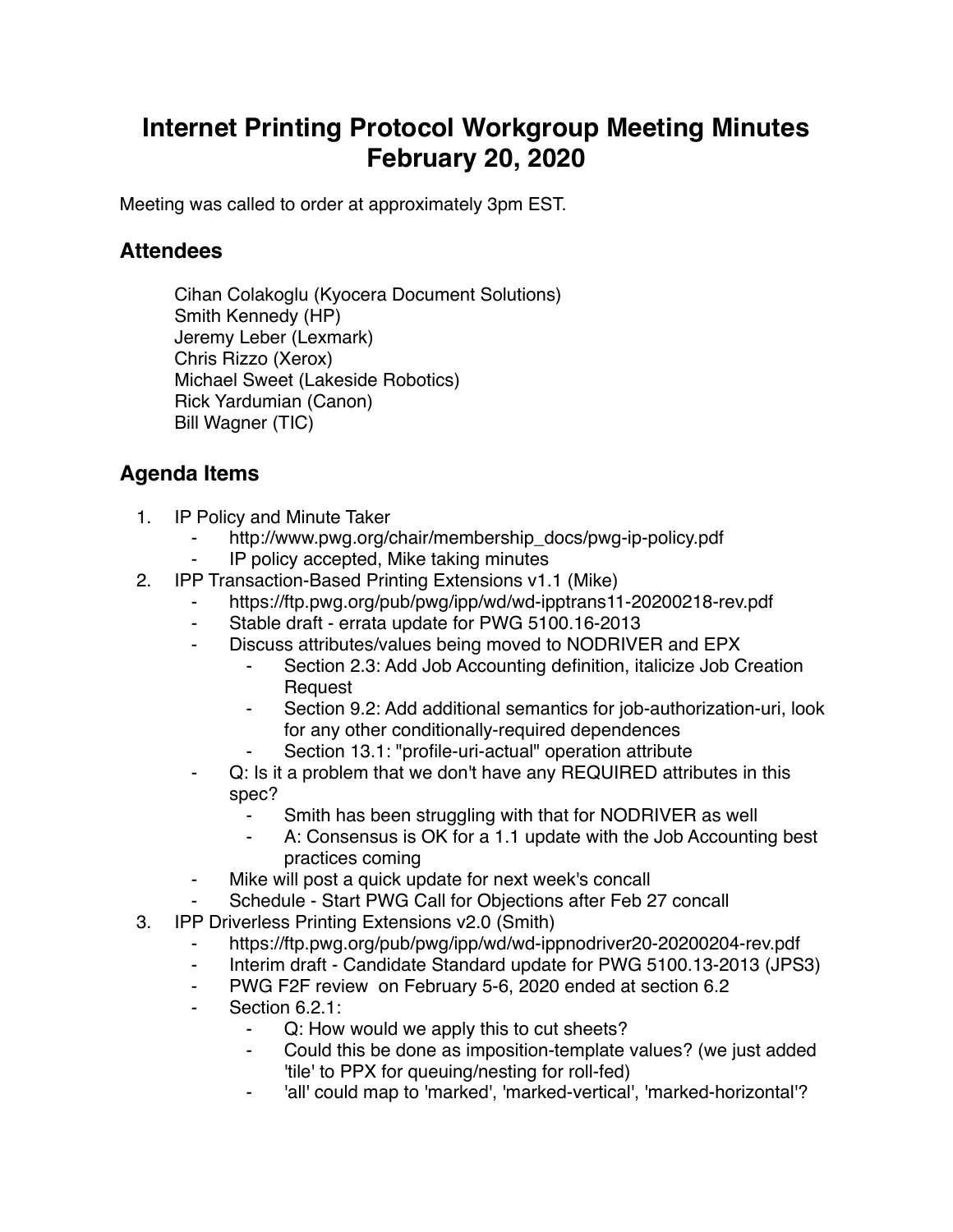- ⁃ 'banner' could map to 'compress', 'compress-vertical', 'compresshorizontal'?
- Action: Mike to propose alternate implementation of eliminatemargins using imposition-template
- ⁃ Section 6.2.2:
	- Link this to STD92 normal state model aborts on processing errors
- Section 6.2.3:
	- ⁃ "to over-print the Impression"
	- ⁃ Drop second sentence on 1196-1197
	- ⁃ Maybe turn this and media-overprint-type into a collection?
	- ⁃ "Figure 4" sentence fragment on line 1121
	- Improve Figure 4 (maybe use IPP Everywhere color.jpg photo showing overprint)
		- Action: Mike to provide Smith with the color.jpg file showing overprint
- Global: Use superscript "th" for 1/2540<sup>th</sup>
- Section 6.2.4:
	- Add 'none' keyword (disables overprint entirely)
- Section 6.2.5:
	- Drop "I keyword" from title (type2 keyword allows for vendor extension with or without registration)
- Global: Check for lowercase "job", "job creation request", "input pages" throughout (should be Job and Job Creation Request and Input Pages)
- Section 6.3:
	- Make "job-pages-completed-current-copy" obsolete since RFC 3381 is obsolete (job progress)
- ⁃ Section 6.3.2:
	- ⁃ "most authenticated user" (drop "end")
- Section 6.3.4:
	- ⁃ Maybe remove section 11 reference? Depends on whether we still need it...
- Section 6.3.5:
	- Move to obsolete attributes section
- ⁃ Section 6.3.6:
	- Job Creation Request (no operation in the middle)
- Section 6.5:
	- ⁃ pages and pages-completed can be RECOMMENDED
- Section 6.5.1:
	- Comment resolution not moving to EPX
- ⁃ Sections 6.5.3 and 6.5.4:
	- **RECOMMENDED**
	- ⁃ Drop "and the IPP Document Object [PWG5100.5]" from the second paragraphs.
- ⁃ Section 6.6 table:
	- ⁃ Comment: printer-charge-info\* moved to TRANS
	- ⁃ Comment: printer-org\* stay